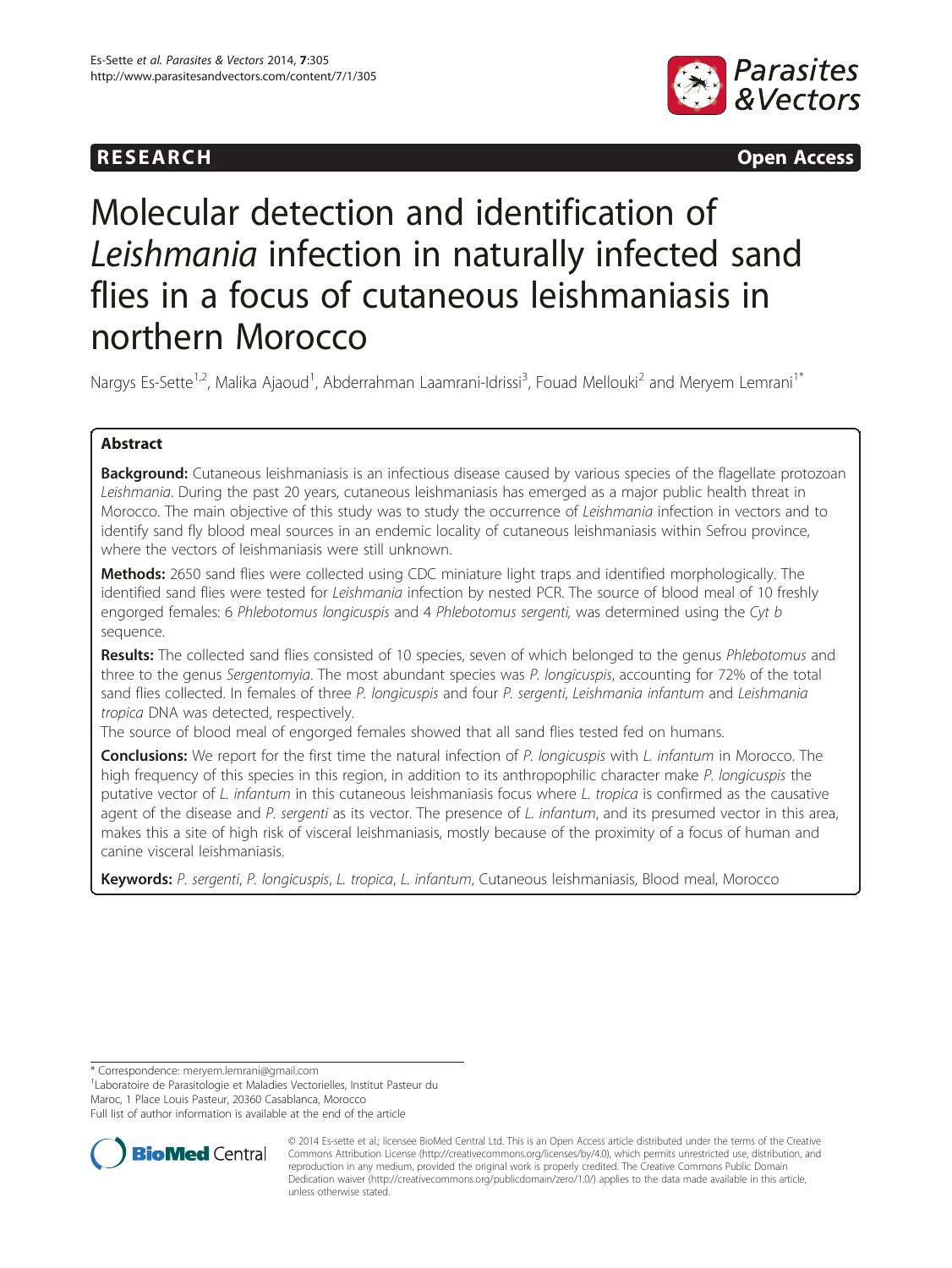### Background

Morocco lies in the Mediterranean region, where two clinico-epidemiological forms of leishmaniasis are endemic: visceral leishmaniasis (VL) and cutaneous leishmaniasis (CL). There were 9,000 CL cases reported in 2010 compared to 3,361 in 2006 and 655 in 1998, showing a clear tendency for an increase over the last decade [[1\]](#page-6-0). Three species of Leishmania cause CL: L. major, L. tropica and less frequently L. infantum. Zoonotic CL caused by L. major is endemic especially in the southern slopes of the Atlas Mountains where its unique vector, P. papatasi and its reservoir host, Meriones shawi, are prevalent [\[2\]](#page-6-0). Anthroponotic CL due to L. tropica is endemic in arid and semi-arid regions in the center and mainly on the north western slopes of the Atlas Mountains. Its proven vector is P. sergenti [[3\]](#page-6-0).

Cutaneous leishmaniasis due to L. infantum occurs sporadically in the north of Morocco as reported by many authors [[4-6\]](#page-6-0). L. infantum is also responsible for widespread visceral leishmaniasis in the North-Eastern slope of the Rif Mountains, the most active area of this form of the disease. The dog is the main domestic reservoir of the species [[7](#page-6-0)]. Among about 20 sand fly species that play a significant role in the transmission of Leishmania parasites in the Mediterranean basin, members of the subgenus Larroussius represent the most important vectors of L. infantum [[8](#page-6-0)[-10\]](#page-7-0). In Morocco P. perniciosus and P. longicuspis were suspected as vectors of L. infantum based solely on their abundance in active foci of leishmaniasis, however, one specimen of *P. ariasi* caught inside a house in a focus of visceral leishmaniasis in northern Morocco was found to be naturally infected with promastigotes identified as *L. infantum* by immunofluorescence with monoclonal antibodies [\[11\]](#page-7-0).

In northern Morocco, Sefrou province has been established as a focus of cutaneous and visceral leishmaniasis. According to the local health centers, sporadic human cases continue to occur every year in several localities of this province. The first CL cases appeared in 1997, the epidemiological situation remained stable until the year 2000. From 2000 to 2011, an average of 67 CL cases per year was recorded [[1\]](#page-6-0).

In 2008, the Moroccan Ministry of Health reported 9 VL cases and 64 CL cases spread over several sites belonging to Sefrou province, the causative agents of CL and VL were identified as L. tropica [[12](#page-7-0)] and L. infantum, respectively [[7,](#page-6-0)[13,14\]](#page-7-0). Despite the large number of foci of CL and VL in this province, the vectors have never been identified with certainty.

The incrimination of a sand fly species as being the vector of Leishmania species is complicated; Killick – Kendrick [\[9](#page-7-0)] suggested the following criteria for incrimination of a vector sand fly: anthropophilic behavior and common infection with the same Leishmania parasite as that found in man in the same place. Further evidence such as the demonstration that the fly feeds regularly on the reservoir host, concordance in the distribution of the fly and the disease in man, proof that the parasite develops in infected flies and the experimental transmission of the parasite by the bite of the fly can reinforce the incrimination.

The classical method of Leishmania detection requires the dissection of freshly caught individual sand flies and culture of parasites found in the sand fly gut [\[15,16](#page-7-0)], but this technique is time-consuming, needs dissecting expertise and a large number of specimens, since the Leishmania infection rate in sand flies is usually very low even in highly endemic areas [\[17\]](#page-7-0). In recent years, molecular methods are increasingly employed in epidemiological studies to detect infection and to characterize Leishmania parasites in hosts and vectors; they are highly sensitive in the detection of Leishmania spp. infections in phlebotomines [[18,19\]](#page-7-0). This sensitivity increases the understanding of vector competence and leishmaniasis epidemiology [[18](#page-7-0),[19](#page-7-0)]. Accurate and sensitive diagnostic and identification procedures are also required to distinguish Leishmania species whose geographic distribution can overlap, which is crucial for appropriate public health control measures.

Hence, the objective of this work was to identify the species of phlebotomine sand flies involved in an endemic locality of cutaneous leishmaniasis within Sefrou province, where the vectors of leishmaniasis were still unknown. Molecular tools were used for the first time in the identification of the host blood feeding preferences of sand flies, together with the detection of parasitic infection within sand flies.

## **Methods**

# Study sites and collection of sand flies

Sand fly sampling was carried out from June-August 2008 (during the period of peak sand fly activity) in Louata, a locality situated in Sefrou province in northern Morocco (Figure [1](#page-2-0)). It is located in the north-west of the middle Atlas Mountain. Louata supports a semi-arid climate with mean annual rainfall of about 450 mm. The average elevation of Louata is 589 meters. Sand flies were collected by CDC light traps placed in or near houses or animal housing facilities. Traps were suspended so that the attracting light source was approximately 1.5 meters above the ground and were set in the late afternoon with collection occurring the following morning. The sand flies were then placed in 1.5 ml Eppendorf tubes and preserved at −80°C. Phlebotomine specimens of both genders were identified by their morphological characteristics. Each sand fly was dissected under a binocular microscope, on a sterilized microscopic slide using sterile steel entomological needles. The head and genitalia of each sand fly were mounted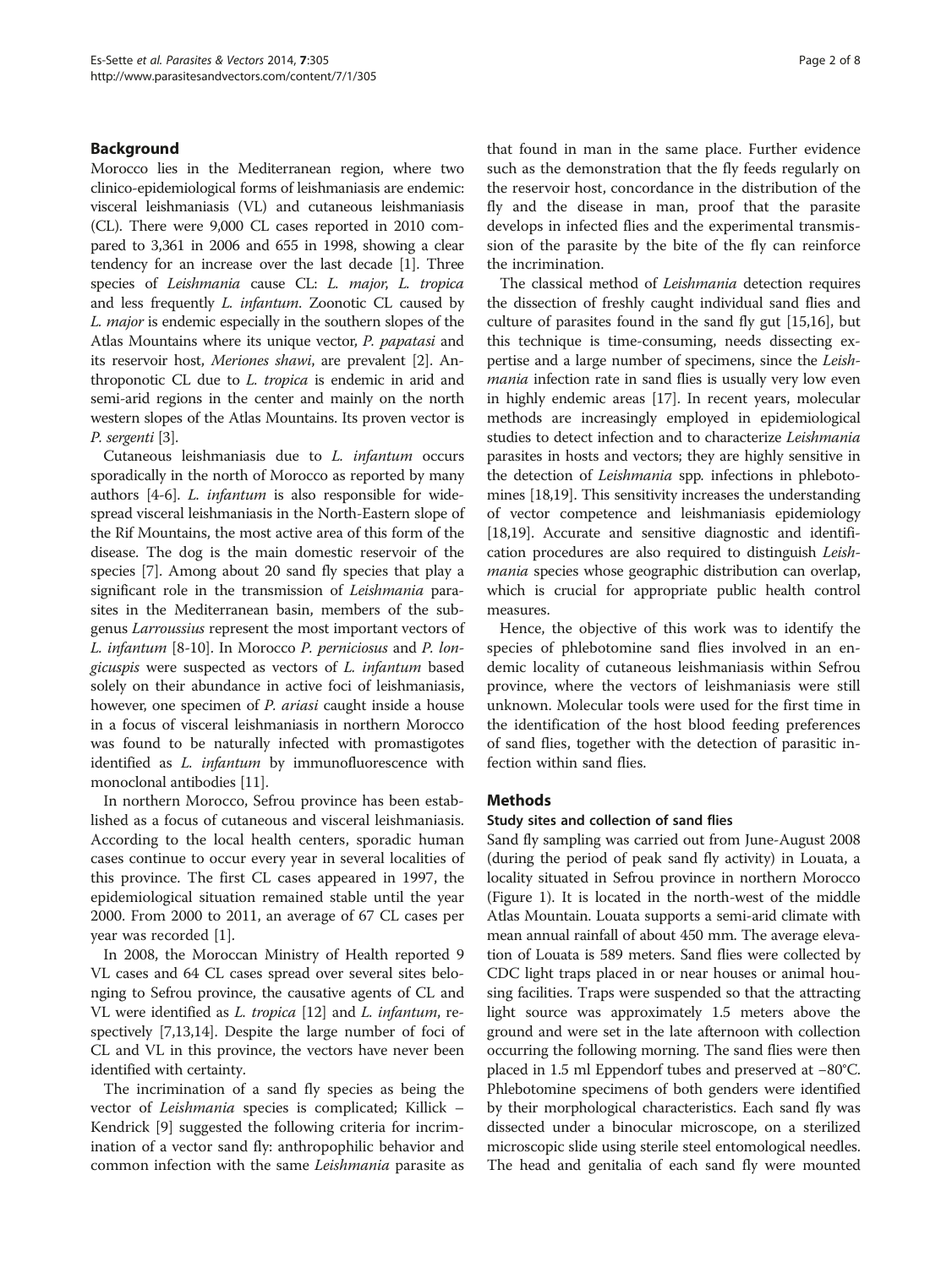<span id="page-2-0"></span>

under a cover slip in Marc-André solution for morphological identification at the species level according to morphological keys described by the Moroccan Health Ministry [[20](#page-7-0)]. After dissection, the abdomen and the thorax of each female specimen were transferred to sterile 1.5 ml Eppendorf tube. They were subsequently grouped into 55 pools according to date, collection site and species, with up to 30 specimens in each pool and were stored at −20°C. The preserved pools were processed for DNA extraction. For each female, it was determined whether it was engorged or unfed.

# Detection of Leishmania spp. in female sand flies

For each pool, DNA extraction was performed by the phenol-chloroform method [\[21](#page-7-0)]. DNA was purified by Qiagen kit according to the instructions of the manufacturer. Female sand flies were screened for Leishmania infection by nested PCR. Positive PCR were followed by direct sequencing.

# Nested PCR for amplifying the ITS-5.8S rDNA gene of Leishmania species

Each PCR was carried out in two separate tubes [\[22,23](#page-7-0)]. The first-stage PCR used the forward primer IR1 (5' GC TGTAGGTGAACCTGCAGCAGCTGGATCATT 3, at the ' 3' end of the SSU rRNA gene) with the reverse primer IR2 (5' GCGGGTAGTCCTGCCAAACACTCAGGTCTG 3, at ' the 5' end of the large subunit rRNA gene).

The ITS1-5.8S rDNA gene was amplified using the nested forward primer ITS1F (5' GCAGCTGGATCAT TTTCC 3'; overlapping the 3' end of the SSU rRNA gene and ITS1) with the nested reverse primer ITS2R4

(5' ATATGCAGAAGAGAGGAGGC 3'; at the 5' end of ITS2) [[23\]](#page-7-0).

The first amplification reaction totaled 20 μl, containing 1xTaq polymerase buffer B (Invitrogen),  $1.5 \text{ mM } MgCl<sub>2</sub>$ , 60 μM each dNTP, 1 μM primer IR1, 1 μM primer IR2, 1 unit Taq polymerase (Invitrogen). The mixture was incubated in a thermocycler involving an initial denaturation at 94°C for 3 min, followed by 37 cycles each consisting of three steps: 30 s at 94°C (denaturation), 30 s at 58°C (annealing) and 90 s at 72°C (extension). After the last cycle, the extension step was continued for a further 10 min, and then the reaction was held at 4°C.

The nested amplification was carried out in a second tube, with the reaction mix again totaling 20 μl and containing the same reagents as the first stage, except that the primers were now 1 μM primer ITS1F and 1 μM primer ITS2R4, and the target DNA was provided by adding 1 μl of the completed first-stage PCR reaction. Cross-contamination was monitored by negative controls for sample extraction and PCR solutions. The thermocycler program was as described for the first-stage.

The final PCR products of 462 bp were directly sequenced to identify *Leishmania* species infecting individual sand flies. They were purified using the Exonuclease I/Shrimp Alkaline Phosphatase (GE Healthcare, US) before sequencing by using a BigDye Terminator version 3.1 Cycle Sequencing kit (Applied Biosystems, Foster City, CA, USA) and an ABI PRISM 3130 DNA automated sequencer (Applied Biosystems). Sequencing data were analyzed using SeqScape v.2.5 software (Applied Biosystems). Sequences were aligned using the multiple alignment program MEGA 6. A phylogenetic tree was constructed by using the Neighbor-Joining method in agreement with the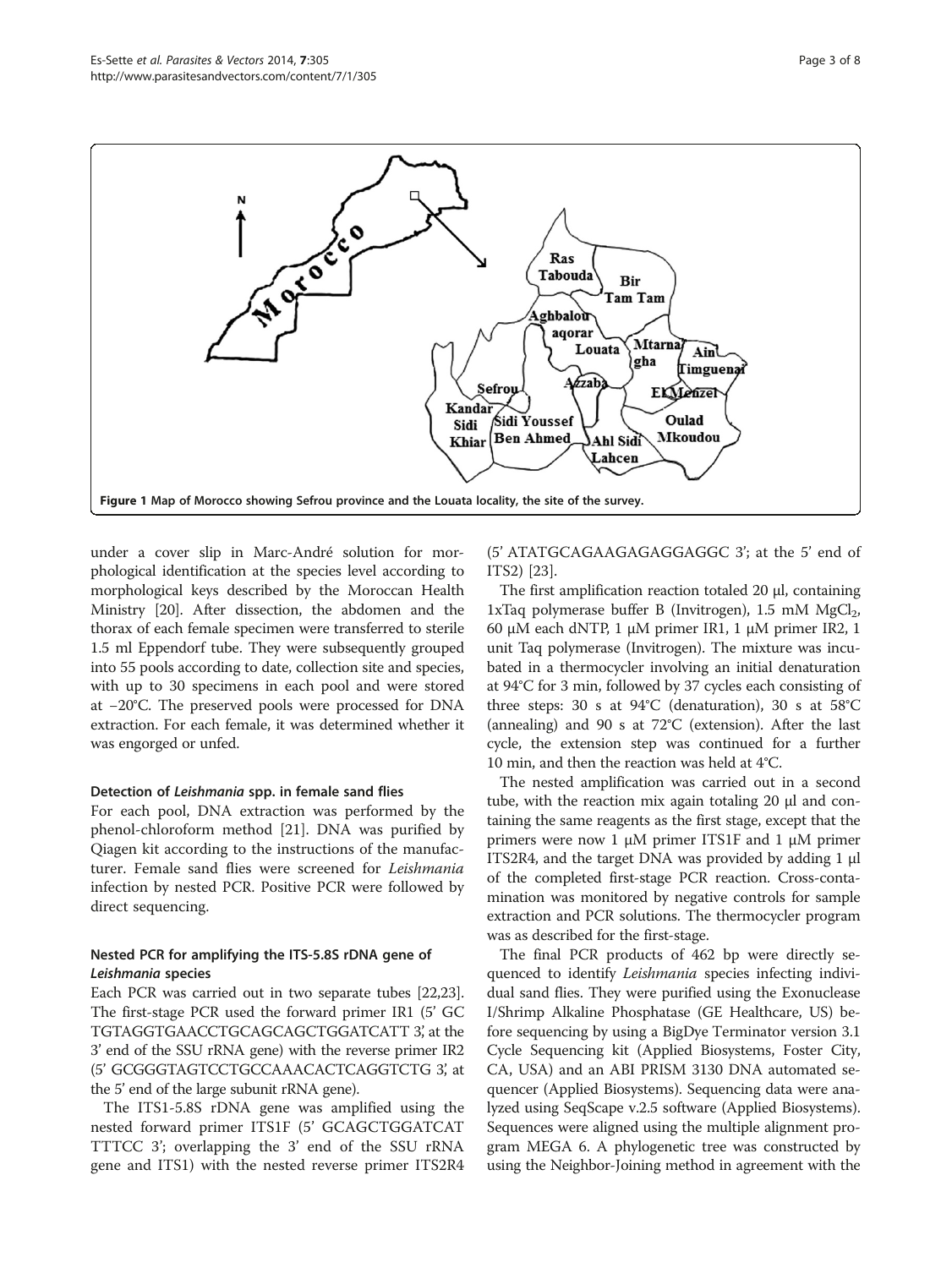<span id="page-3-0"></span>Kimura 2-parameter model with uniform rates for transitions and transversions. Bootstrap replicates were performed to estimate node reliability, and values were obtained from 1,000 randomly selected samples of the aligned sequence data. Sequences were compared with entries retrieved from GenBank.

# Leishmania DNA sequencing and Neighbor-Joining analysis

The sequences obtained (KJ567476, KJ567477, KJ567478, KJ567479, KJ567480, KJ567481, KJ567482) were initially analyzed by the BLAST program; 3 P. longicuspis and 4 P. sergenti pools were found to be infected by L. infantum and L. tropica respectively (Table 1). The sequencing results were processed using MEGA software version 6 [[24](#page-7-0)] and the neighbor joining (NJ) method [[25](#page-7-0)] was used to construct the phylogenetic tree. The percentage of replicate trees in which the associated taxa clustered together in the bootstrap test (1000 replicates) are shown next to the branches [\[26\]](#page-7-0). All nucleotide sequences obtained in this study were compared using the program ClustalX with sequences from *L. infantum* and *L. tropica* retrieved from GenBank.

# Blood meal identification

Genomic DNA was extracted from 10 fully engorged sand flies (6 P. longicuspis and 4 P. sergenti) using the QiaAmp blood DNA mini Kit (Qiagen, Hilden, Germany, Cat. no. 51106), as per the manufacturer's instructions. The DNA was eluted in 0.1 mL of AE buffer (supplied with the Qiagen kit) after extraction.

DNA of hosts was amplified using PCR with universal primers complementary to the conserved region of mitochondrial DNA (mt DNA) Cyt b gene. The primers, L14841 (F5' CCATCCAACATCTCAGCATGATGAAA 3') and H15149 (R5' CCCCTCAGAATGATATTTGTCCT CA 3') amplified 359 bp of the Cyt b gene  $[27]$  $[27]$ .

A mixture of 25 μL solution containing 1×Taq polymerase buffer B (Promega), 3 mM  $MgCl<sub>2</sub>$ , 0.3 mM each dNTP, 0.4 μM primer L14841, 0.4 μM primer H15149, 1 unit Taq polymerase (Promega) with conditions of preheating at 95°C for 5 min, 36 cycles of consecutive incubations at 95°C for 30 sec, 60°C for 30 sec, 72°C for 40 sec and 72°C for 5 min. A negative control was included for each batch of assay. Amplified DNA products were confirmed with 1.2% agarose gel and visualized under ultraviolet (UV) light after staining with 2 mg/mL ethidium bromide. A 100 bp DNA ladder was used as the standard marker for comparison.

The final PCR products of 359 bp were purified using the Exonuclease I/Shrimp Alkaline Phosphatase (GE Healthcare, US) before sequencing by using BigDye Terminator version 3.1 Cycle Sequencing kit (Applied Biosystems, Foster City, CA, USA) and an ABI PRISM 3130 DNA automated sequencer (Applied Biosystems). Sequencing data were analyzed using SeqScape v.2.5 software (Applied Biosystems).

To identify vertebrate host species, the obtained unknown sequences were compared with those already deposited in the GenBank database using BLAST program searches (Basic Local Alignment Search Tool, NCBI. Available online from:<http://blast.ncbi.nlm.nih.gov>). Sequences of a given pair-wise alignment with the lowest E-value were selected as the most likely species of host.

# Results

## Sand fly species diversity and relative abundance

A total of 2650 sand flies (1454 females and 1196 males) were collected in this survey from the Louata locality from June to August 2008. Morphological analysis identified 7 Phlebotomus species of three subgenera as follows: P. longicuspis, P. perniciosus, P. langeroni and P. ariasi of the subgenus Larroussius; P. sergenti and P. chabaudi of the subgenus Paraphlebotomus; P. papatasi of the subgenus

|  |  |  |  |  |  |  |  | Table 1 Sand flies collected in the Louata locality: species diversity, relative abundance and infection rates (%) |  |
|--|--|--|--|--|--|--|--|--------------------------------------------------------------------------------------------------------------------|--|
|--|--|--|--|--|--|--|--|--------------------------------------------------------------------------------------------------------------------|--|

| <b>Species</b> | Male           | Female         | <b>Total</b>   | %     | Infected sand flies (%)  | Leishmania species |
|----------------|----------------|----------------|----------------|-------|--------------------------|--------------------|
| P. longicuspis | 764            | 1126           | 1890           | 71.32 | 3(0.26)                  | L. infantum        |
| P. sergenti    | 281            | 276            | 557            | 21.01 | 4(1.44)                  | L. tropica         |
| P. perniciosus | 120            | 15             | 135            | 5.09  | $\overline{\phantom{a}}$ |                    |
| P. papatasi    | 18             | 18             | 36             | 1.35  | $\overline{\phantom{a}}$ |                    |
| P. langeroni   | 10             | 10             | 20             | 0.75  | $\sim$                   |                    |
| P. ariasi      |                | $\overline{4}$ | 5              | 0.18  | $\sim$                   |                    |
| P. chabaudi    | $\mathbf 0$    |                |                | 0.03  |                          |                    |
| S. antennata   | $\overline{2}$ | $\circ$        | $\overline{2}$ | 0.07  | $\overline{\phantom{a}}$ |                    |
| S. minuta      | $\mathbf 0$    | 3              | 3              | 0.11  | $\overline{\phantom{a}}$ |                    |
| S. drefussi    | $\mathbf 0$    |                |                | 0.03  | $\overline{\phantom{a}}$ |                    |
| <b>Total</b>   | 1196           | 1454           | 2650           | 100   | 7                        |                    |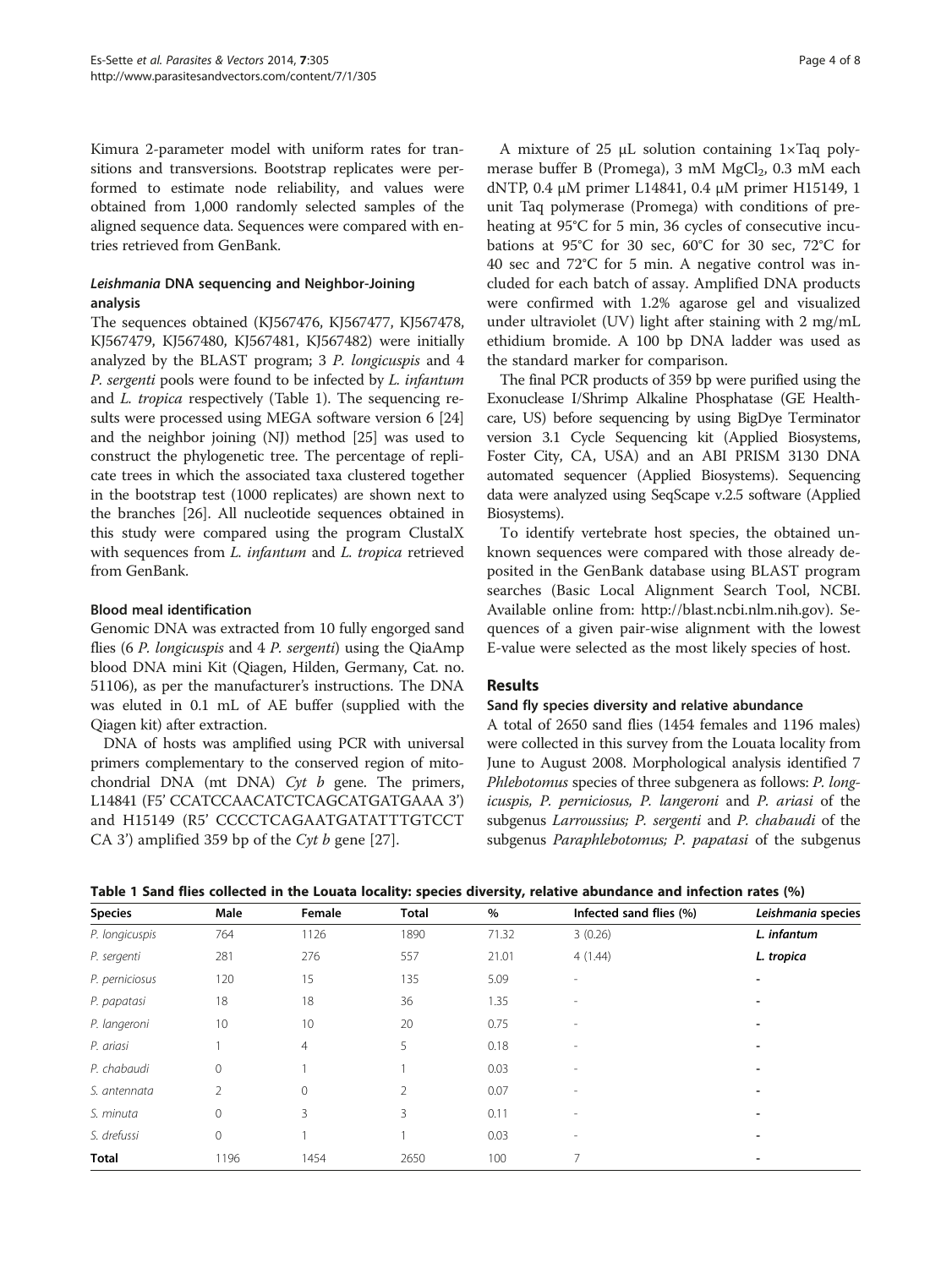Phlebotomus. Three Sergentomyia species were also identified: Sergentomyia antennata, S. minuta and S. drefussi.

The predominant species in this focus was P. longicuspis followed in descending order by P. sergenti, P. perniciosus, P. papatasi, P. langeroni, P. ariasi, S. antennata, S. minuta, P. chabaudi and S. drefussi (Table [1\)](#page-3-0). In June and August, only 5 Phlebotomus species were collected; whereas, the highest phlebotomine density and diversity was observed in July; all sand fly species were represented, apart from P. langeroni (Table 2).

#### Leishmania infections in sand flies

Fifty five monospecific pools of female sand flies were screened for Leishmania infection by nested PCR. To identify Leishmania spp., PCR products were directly sequenced using the nested forward primer ITS1F overlapping the 3' end of the SSU rRNA gene and ITS1 with the nested reverse primer ITS2R4 at the 5' end of ITS2. Sequences showed a length range of 390–392 base pairs. Seven pools, 3 P. longicuspis and 4 P. sergenti were found to be infected by L. infantum and L. tropica. The seven positive pools were collected from domestic animal shelters and inside houses.

## Leishmania DNA sequencing and Neighbor-Joining analysis

Phylogenetic analysis based on the partial sequence of the ITS-5.8S rDNA using the BLAST program showed that the sequences KJ567478 and KJ567477 were similar to the Iranian L. tropica sequence deposited in GenBank under the accession number JX560482 (99%), while KJ567476 and KJ567479 were similar to the Moroccan L. tropica sequence deposited in GenBank under the accession number KC145155 (99% and 97% respectively).

On the other hand, the sequences KJ567482 and KJ567481 were similar to the Iranian L. infantum sequence deposited in GenBank under the accession number KC477100 (99% and 96% respectively), while KJ567480

Table 2 Species and abundance of sand flies collected from June to August in the Louata locality

| <b>Species</b> | June     | July           | August         | <b>Total</b>   |
|----------------|----------|----------------|----------------|----------------|
| P. longicuspis | 444      | 1186           | 260            | 1890           |
| P. sergenti    | 174      | 369            | 14             | 557            |
| P. perniciosus | 49       | 68             | 18             | 135            |
| P. papatasi    | 10       | 24             | $\mathfrak{D}$ | 36             |
| P. langeroni   | 0        | 0              | 20             | 20             |
| P. ariasi      |          | 4              | $\Omega$       | 5              |
| P. chabaudi    | $\cap$   | 1              | $\Omega$       |                |
| S. antennata   | $\Omega$ | $\mathfrak{D}$ | $\Omega$       | $\mathfrak{D}$ |
| S. minuta      | 0        | 3              | $\Omega$       | 3              |
| Total          | 678      | 1658           | 314            | 2650           |

was similar to the Italian *L. infantum* sequence deposited in GenBank under the accession number JX945645 (98%) (Figure [2](#page-5-0)).

#### Sand fly blood meal identification

Ten freshly fed female sand flies (6 P. longicuspis and 4 P. sergenti) collected inside houses and in domestic animal shelters were tested by Cyt b PCR to determine the blood meal origin. A positive PCR was obtained for all sand flies tested. Negative control yielded no PCR product implying that only host DNA patterns were detected. Direct sequencing of the 10 amplified parts of the  $Cyt b$  gene was performed and sequence analysis demonstrated that all sequences were 95% identical to human sequences.

#### **Discussion**

Phlebotomine sand flies are present in periurban, rural and sylvatic environments and distributed in all countries around the Mediterranean basin. Therefore, human populations and domestic animals living in these areas are potential targets of sand fly-borne diseases, such as leishmaniasis. Knowledge of the distribution of the sand fly population is important in predicting the spatial and temporal variations in the risk of leishmaniasis.

In this work, we report the distribution, Leishmania infection rate and blood feeding preferences of phlebotomine sand flies found in the Louata locality, where sporadic human cases of CL continue to occur every year. Among 23 species described in Morocco, ten sand fly species (43%) were identified in this area. July had the highest sand -fly abundance and diversity; P. longicuspis was clearly the dominant species, exceeding the cumulative abundance of the other species identified (71.32%); this species has been incriminated elsewhere in the transmission of *L. infantum* [\[28\]](#page-7-0). The second predominant species identified in this area was P. sergenti (21.01%), the confirmed vector of *L. tropica* throughout North Africa, the Middle East and Central Asia [\[9,29-32\]](#page-7-0).

P. sergenti the main vector of L. tropica has a wide distribution from sub-Saharan Sahel to the center of Asia through the Middle East and India and is also the most adapted to the Mediterranean climate especially for semi-arid habitats [\[29\]](#page-7-0).

In Morocco, *L. tropica* was first isolated from *P. sergenti* over three decades ago [[30](#page-7-0)] and recently from P. sergenti in support of its vector status, in an emerging CL focus in the Centre of Morocco [\[3](#page-6-0)]. In this study, L. tropica DNA was found in four *P. sergenti* females; the prevalence of infection was almost 1.44%; this rate may be a consequence of a high level of circulation of this Leishmania species in this focus, where cutaneous leishmaniasis is reported to be due to L. tropica [\[12\]](#page-7-0). Furthermore, the analysis of the blood meal in the P. sergenti females showed that they all fed on humans. The relative abundance of P. sergenti,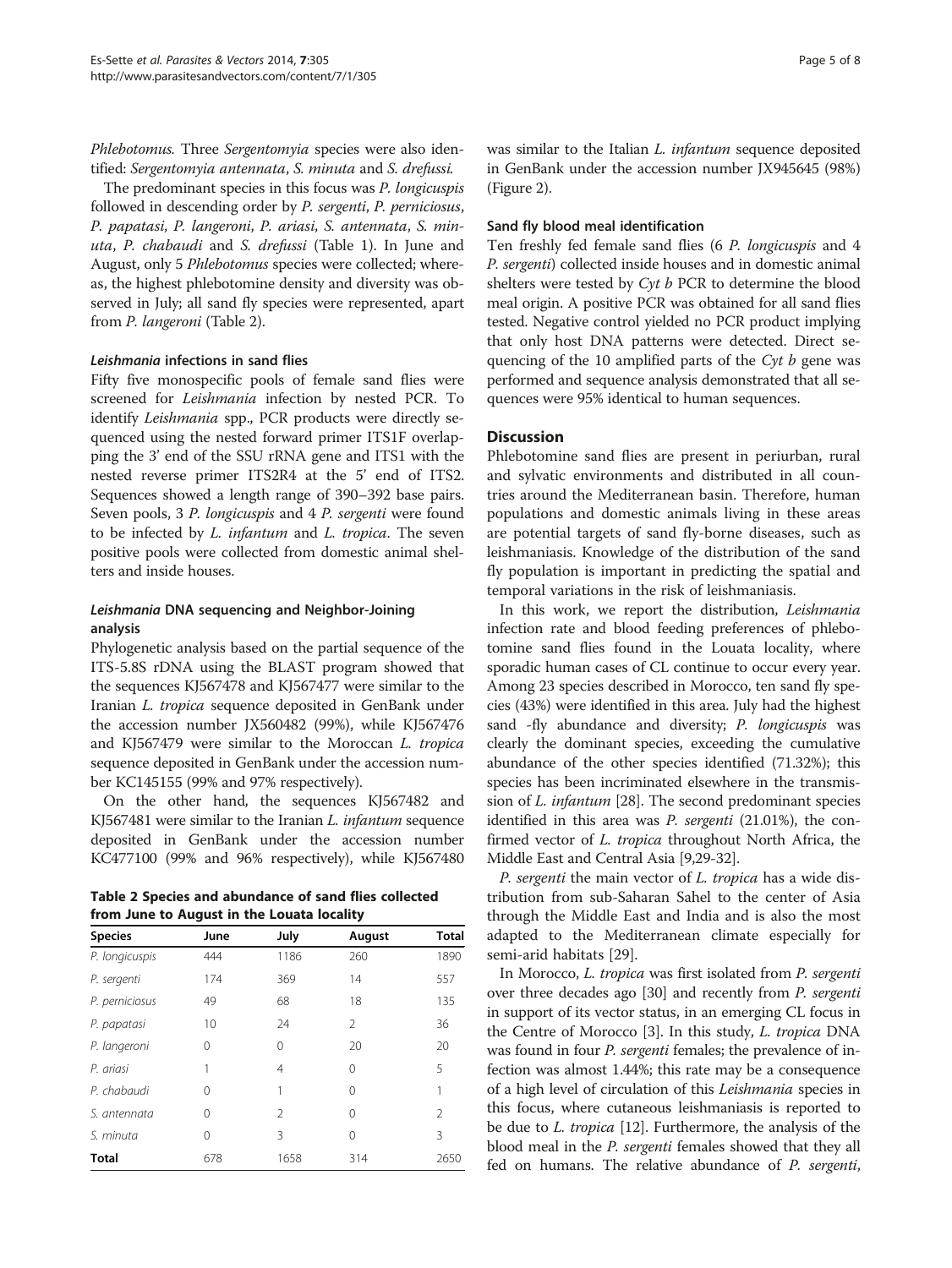coupled to its anthropophilic character, and its high natural infection rate with *L. tropica* among unengorged females, constitutes a strong indication that this species plays a major role as the principal, if not the only vector of L. tropica in this area. On the other hand, the screening for *L. tropica* infection of the other sand fly species separated into monospecific pools showed no positive PCR, suggesting that *P. sergenti* is the only vector of *L. tropica* in this area.

P. longicuspis has been most frequently recorded in the semiarid, arid and periarid Mediterranean bioclimate zones of north-west Africa [[2\]](#page-6-0). In Morocco, Rioux et al. found P. longicuspis in all areas, from the sub humid belt to the Sahara, and at varying altitudes [[2\]](#page-6-0).

P. longicuspis has been considered an important vector of L. infantum Nicolle in Algeria since the 1940s [[33](#page-7-0)]. In 1990, Rioux and Lanotte proved its role in the transmission of L. infantum in a cutaneous leishmaniasis focus [[28\]](#page-7-0). Recently in Algeria, L. infantum DNA was detected in P. longicuspis from a visceral leishmaniasis endemic focus [[34\]](#page-7-0). In Morocco, several epidemiological and entomological findings, including the abundance and endophily of this species suggest the capacity of *P. longi*cuspis to be a vector; Dereure *et al*. reported that in the pre-Saharan area, P. longicuspis is the only species of the subgenus *Larroussius* sufficiently abundant to be suspected of transmitting visceral leishmaniasis [[35\]](#page-7-0). In the same way, and based on its abundance, this species is considered to be a suspected vector of L. infantum in a focus of leishmaniasis in northern Morocco [[11\]](#page-7-0).

In the present work, P. longicuspis was the most predominant species (71.32%), and we report for the first time, both in this focus and in the country, the presence of *L. infantum* DNA within three unengorged females; the results of blood meal analyses by the  $Cyt b$  gene indicate that *P. longicuspis* is strongly anthroponotic; since all engorged females contained human blood. So, based on its abundance and anthropophily, in addition to the

<span id="page-5-0"></span>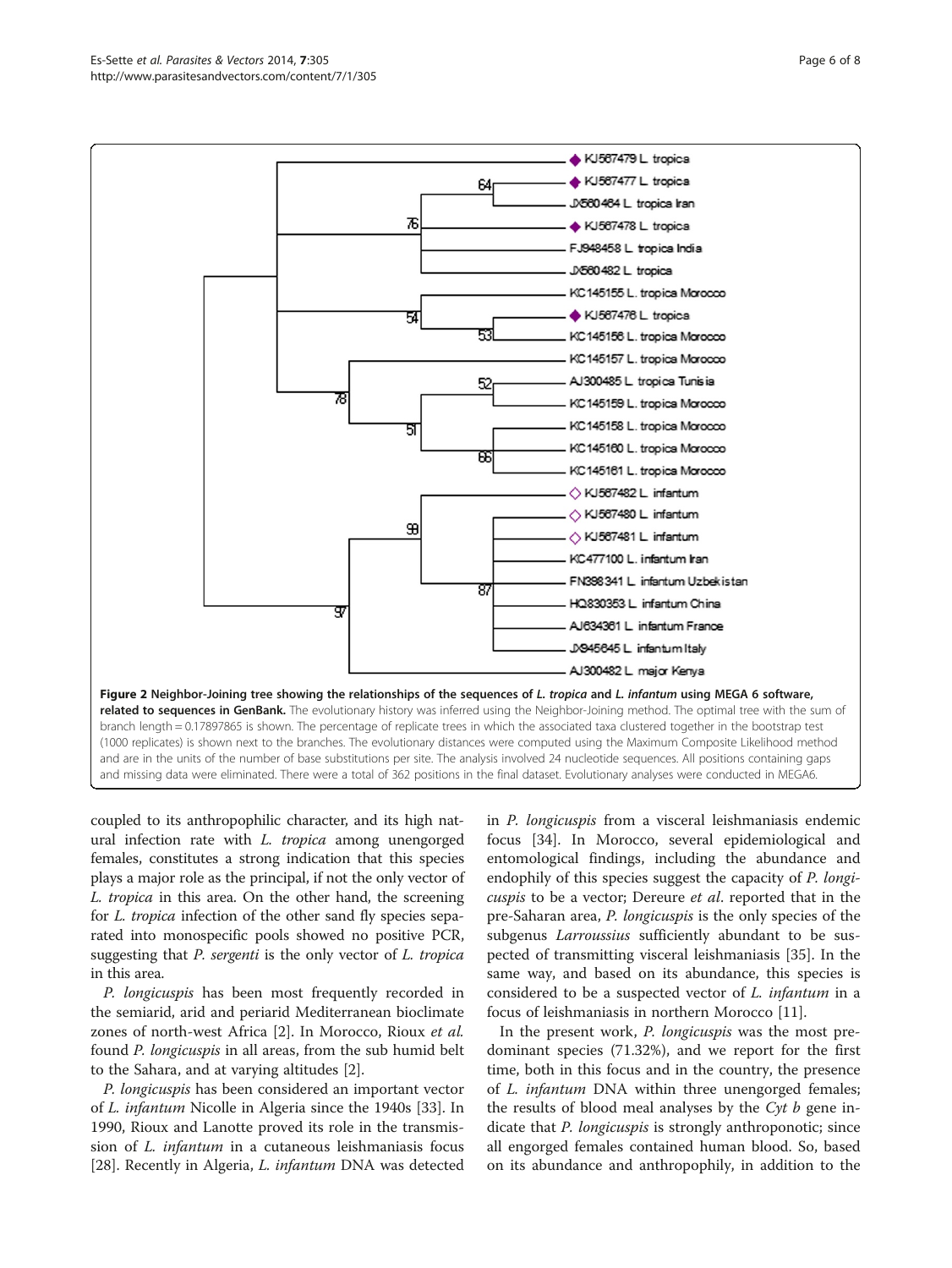<span id="page-6-0"></span>fact that it was the only species found naturally infected with DNA of *L. infantum*, we conclude that *P. longicuspis* can be incriminated as the vector of L. infantum in this leishmaniasis focus. This phlebotomine species has never been involved in the transmission of L. infantum in Morocco, even if it is a known proven vector elsewhere.

In this work, we applied molecular techniques for the detection of *L. tropica* and *L. infantum* in *P. sergenti* and P. longicuspis respectively, as well as in the study of their host preferences. In recent years, molecular techniques have been used increasingly to identify Leishmania infection in phlebotomine sand flies, as a sensitive and effective tool useful in epidemiological studies [\[16,18,36,37\]](#page-7-0). The increasing application of molecular techniques in this field has considerably reduced the time needed to obtain results. On the other hand, the use of field collected samples without parasite cultivation is interesting in more ways than one, indeed, previous publications showed evidence that cultivation selects subpopulations of the parasites in the biological samples, including co-existence of nonpathogenic trypanosomatids [[38](#page-7-0)]. In addition, direct analysis of Leishmania DNA in field collected samples produced an unexpected outcome, suggestive of L. tropica or L. infantum or a mixture of the two in CL lesions [[39](#page-7-0)]. PCRs based on the amplification of the ITS-5.8S rRNA gene have been used for molecular detection of Leishmania spp. in biological samples and have proved to be highly sensitive [[22](#page-7-0)]. Indeed, this PCR approach has been applied successfully in the detection of Leishmania spp. in entomological surveys [3,[22](#page-7-0)]. In addition, we used the  $Cyt b$  to identify blood meals, which has been widely employed due to its high copy numbers and sufficient genetic variation among vertebrate taxa at the primary sequence level [[40](#page-7-0)-[42](#page-7-0)].

Our results highlight two findings. Firstly, P. longicuspis was more abundant than *P. sergenti* in this cutaneous leishmaniasis focus, where, even if L. tropica was identified in CL [\[12\]](#page-7-0), it may not be the only species responsible for the disease, as the survey was done only on a small number of skin samples [\[12\]](#page-7-0). Secondly, we report for the first time the natural infection of P. longicuspis with L. infantum in Morocco, which incriminates it as a vector of this parasite. The presence of L. infantum, and its presumed vector in this area, where cutaneous leishmaniasis is already widespread, makes this a site of high risk of visceral leishmaniasis, mostly because of the proximity of a human and canine visceral leishmaniasis focus, less than 20 km from this investigated area [\[43](#page-7-0)]. Furthermore, the absence of VL cases does not mean that this locality is VL free, since most *L. infantum* visceral infections remain asymptomatic. More epidemiological investigations are needed to demonstrate the role of *L. infantum* circulating in this area in the transmission of visceral and/or cutaneous leishmaniasis.

#### Conclusion

This focus of leishmaniasis, where L. tropica and L. infantum co-exist appears peculiar. This result has important implications for drawing attention to the diagnosis and treatment of Leishmania infections. Programs and/or monitoring projects should be developed to detect risk of exposure to mixed infections with Leishmania spp. The follow up of patients with cutaneous leishmaniasis living in this area is necessary in order to reach a better understanding of the interactions between the two parasites.

#### Competing interests

Authors declare that they have no competing interests.

#### Authors' contributions

NE Carried out the laboratory work of entomological and molecular studies, analyzed data, and prepared the manuscript. MA Contributed to the entomological studies and data analysis. ALI is involved in the study design. MF is involved in the review of the manuscript. ML designed the study, entomological studies, contributed to interpretation, analyzed and finalized the manuscript. All the authors read and approved the final version of the manuscript.

#### Acknowledgements

This work was supported by EMRO-COMSTECH grant; RAB & GH 10-11/09. We would like to thank the team of the Department of Parasitology, Direction d'Epidémiologie et de Lutte Contre les Maladies, Moroccan Ministry of Health. The authors are also very grateful to Doctors and nurses of Sefrou province and the Health representation of the MOH in Sefrou.

#### Author details

<sup>1</sup> Laboratoire de Parasitologie et Maladies Vectorielles, Institut Pasteur du Maroc, 1 Place Louis Pasteur, 20360 Casablanca, Morocco. <sup>2</sup> Laboratoire de chimie Bioorganique et analytique, URAC C22, faculté des sciences et techniques, Université Hassan II Mohammedia-Casablanca, Mohammedia, Morocco. <sup>3</sup>Service de Parasitologie, DELM, Ministère de la Santé, Rabat Morocco.

Received: 28 March 2014 Accepted: 26 June 2014 Published: 2 July 2014

#### References

- 1. Moroccan Health Ministry: Etat d'avancement des programmes de lutte contre les maladies parasitaires. Direction de l'Épidémiologie et de Lutte Contre les Maladies: Rap ann 2011.
- 2. Rioux JA, Rispail P, Lanotte G, Lepart J: Phlebotomus bioclimates relations ecology of leishmaniasis epidemiological corollaries: The example of Morocco. Botanical News 1984, 131:549–557.
- 3. Ajaoud M, Es-sette N, Hamdi S, El-Idrissi AL, Riyad M, Lemrani M: Detection and molecular typing of Leishmania tropica from Phlebotomus sergenti and lesions of cutaneous leishmaniasis in an emerging focus of Morocco. Parasit Vectors 2013, 6:217.
- 4. Rhajaoui M, Nasereddin A, Fellah H, Azmi K, Amarir F, Al-Jawabreh A, Ereqat S, Planer J, Abdeen Z: New clinico-epidemiologic profile of cutaneous leishmaniasis, Morocco. Emerg Infect Dis 2007, 13:1358–1360.
- 5. Lemrani M, Nejjar N, Benslimane A: A new focus of cutaneous leishmaniasis due to Leishmania infantum in Northern Morocco. G Ital Med Trop 1999, 4:3–4.
- 6. Rioux JA, Mahjour J, Gallego M, Dereure J, Perieres J, Laamrani A, Riera C, Saddikiand A, Mouki B: Leishmaniose cutanée humaine à Leishmania infantum MON-24 au Maroc. Bull Soc Fr Parasitol 1996, 14:179–183.
- 7. Nejjar R, Lemrani M, Malki A, Ibrahimy S, Amarouch H, Benslimane A: Canine leishmaniasis due to Leishmania infantum MON-1 in northern Morocco. Parasite 1998, 5:325–330.
- 8. Giorgobiani E, Lawyer PG, Babuadze G, Dolidze N, Jochim RC, Tskhvaradze L, Kikaleishvili K, Kamhawi S: Incrimination of Phlebotomus kandelakii and